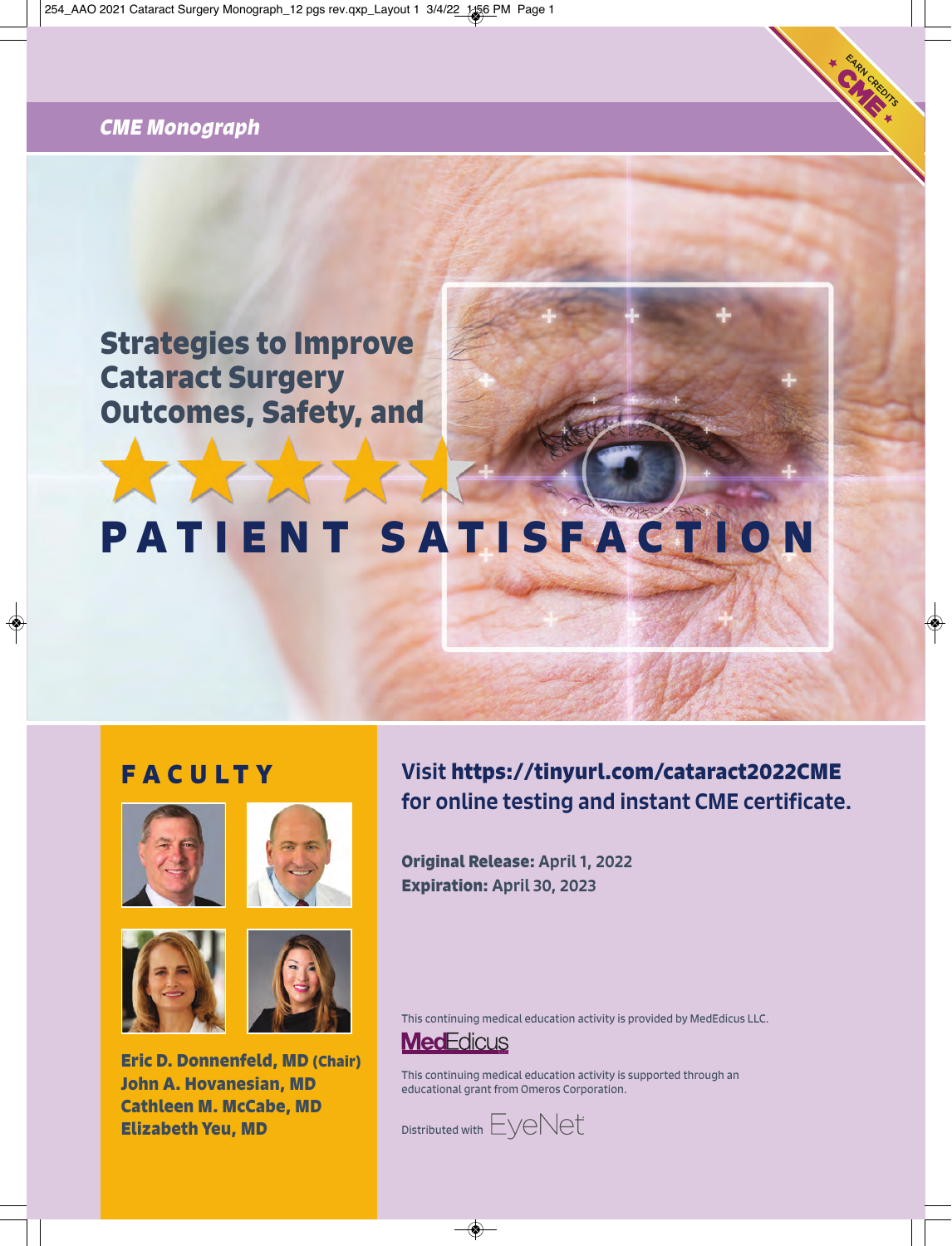#### **Activity Description and Purpose**

Cataract surgery is recognized as one of the safest and most effective surgical procedures, yet preventing miosis, intraoperative and postoperative pain, and postoperative inflammation and cystoid macular edema is critical for optimizing the surgical experience and visual recovery of patients. The content of this activity is based on the proceedings of a live CME symposium that reviewed treatment strategies that can prevent or minimize these complications.

#### **Target Audience**

This educational activity is intended for ophthalmologists.

#### **Learning Objectives**

After completing this activity, participants will be better able to:

- Apply evidence on intraoperative miosis control to manage patients undergoing cataract surgery
- Evaluate recent data on pain management for patients undergoing cataract surgery
- Examine strategies to prevent postoperative inflammation in cataract surgery
- Identify strategies to optimize outcomes while reducing the risk of COVID-19 transmission in patients undergoing cataract surgery

#### **Accreditation Statement**



MedEdicus LLC is accredited by the Accreditation Council for Continuing Medical Education (ACCME) to provide continuing **ACCME CONDITION MCCME <b>CONDITION MCCME MCCME MCCME MCCME MCCME MCCME MCCME MCCME MCCME MCCME MCCME MCCME MCCME MCCME MCCME MCCME MCCME MCCME MCCME MCCME MCCME MCCME MCCME** 

#### **Credit Designation Statement**

MedEdicus LLC designates this enduring material for a maximum of 1.5 *AMA PRA Category 1 Credits*™. Physicians should claim only the credit commensurate with the extent of their participation in the activity.

#### **Instructions for Obtaining Credit**

To obtain *AMA PRA Category 1 Credit*™ for this activity, please read the monograph, consult referenced sources as necessary, and complete the posttest and evaluation online at https://tinyurl.com/cataract2022CME. Upon passing, a certificate will be made available immediately.

#### **Disclosure Policy**

MedEdicus adheres to the ACCME's Standards for Integrity and Independence in Accredited Continuing Education. Any individuals in a position to control the content of a CME activity, including faculty, planners, reviewers, or others, are required to disclose all financial relationships with ineligible entities (commercial interests). All relevant conflicts of interest have been identified and mitigated by MedEdicus prior to the commencement of the activity.

#### *Faculty*

**Eric D. Donnenfeld, MD,** is a consultant for Allegro Ophthalmics, LLC, Allergan, Alcon, Avellino, Bausch & Lomb Incorporated, Beaver-Visitec International, BlephEx, CorneaGen, Covalent Laboratories, Dompé US, Inc, ELT Sight, EyePoint Pharmaceuticals, Foresight Labs, LLC, Glaukos Corporation, Ivantis Inc, Johnson & Johnson Vision Care, Inc, Kala Pharmaceuticals, Katena Products, Inc, LacriPen, LensGen, Mati Therapeutics, Inc, Merck & Co., Inc, Mimetogen Pharmaceuticals, Nanowafer, NovaBay Pharmaceuticals, Inc, Novaliq GmbH Germany, Novartis Pharmaceuticals Corporation, OcuHub LLC, Ocular Innovations, Oculis, Odyssey Medical, Inc, Omega Ophthalmics, Omeros Corporation, Oyster Point Pharma, Inc, Pfizer Inc, Physician Recommended Nutriceuticals, PogoTec, Rapid Pathogen Screening, Inc, Regener-Eyes, ReTEAR, Inc, Shire, Strathspey Crown, Sun Pharmaceutical Industries, Inc, Surface Pharmaceuticals Inc, Tarsus Pharmaceuticals, Inc, TearLab Corporation, TearScience, Thea Pharmaceuticals Limited, TLC Laser Eye Centers, Veracity Innovations LLC, Versant Ventures, Visionary Ventures, Visus Therapeutics, and Zeiss; and has individual stocks or stock options in Avedro, Inc, CorneaGen, Covalent Laboratories, ELT Sight, EyePoint Pharmaceuticals, Glaukos Corporation, Ivantis Inc, LacriPen, LensGen, Mati Therapeutics, Inc, Mimetogen Pharmaceuticals, NovaBay Pharmaceuticals, Inc, OcuHub LLC, Ocular Innovations, Oculis, Orasis Pharmaceuticals, PogoTec, Rapid Pathogen Screening, Inc, Regener-Eyes, ReTEAR, Inc, Strathspey Crown, Surface, Tarsus Pharmaceuticals, Inc, TearLab Corporation, Veracity, Versant Ventures, Visionary Ventures, and Visus Therapeutics.

**John A. Hovanesian, MD.** is a consultant for Abbott Medical Optics, AcuFocus, Inc, Aerie Pharmaceuticals, Inc, Alcon, Allegro Ophthalmics, LLC, Allergan, BlephEx, Eyedetec Medical, Glaukos Corporation, Guardion Health Sciences, Inc, IOP Ophthalmics, Ivantis Inc, Kala Pharmaceuticals, Katena Products, Inc, Novartis Pharmaceuticals Corporation, Ocular Therapeutix, Inc, Omeros Corporation, Sarentis Ophthalmics, Inc, Sensimed AG, Shire, TearLab Corporation, TearFilm Innovations Inc, Valeant, and Veracity Innovations LLC; is an advisory board member of Abbott Medical Optics, Aerie Pharmaceuticals, Inc, BlephEx, Cord LLC, Eyedetec Medical, Glaukos Corporation, Guardion Health Sciences, Inc, Ingenoeye LLC, IOP Ophthalmics, Ivantis Inc, Kala Pharmaceuticals, Katena Products, Inc, Ocular Therapeutix, Inc, Omeros Corporation, Shire, Sight Sciences, TearLab Corporation, Tear Film Innovations Inc, Valeant, and Veracity; is a contracted researcher for Abbott Medical Optics, AcuFocus, Inc, Aerie Pharmaceuticals, Inc, Alcon, Allergan, Cloudbreak Therapeutics, Cord LLC, Eyedetec Medical, Glaukos Corporation, Ingenoeye LLC, IOP Ophthalmics, Katena Products, Inc, Novartis Pharmaceuticals Corporation, Ocular Therapeutix, Inc, Omeros Corporation, Shire, TearFilm Innovations Inc, and Valeant; and has individual stocks or stock options in Alcon, Allegro Ophthalmics, Allergan, BlephEx, Eyedetec Medical, Glaukos Corporation, Guardion Health Sciences, Inc, Ingenoeye LLC, Novartis Pharmaceuticals Corporation, Ocular Therapeutix, Inc, RxSIGHT, Sarentis Ophthalmics, Inc, Sight Sciences, and TearFilm Innovations Inc.

**Cathleen M. McCabe, MD,** is a consultant for Alcon, Allergan, Bausch & Lomb Incorporated, Dompé US, Inc, EyePoint Pharmaceuticals, Eyevance, Imprimis Pharmaceuticals, Inc, iSTAR Medical, Ivantis Inc, LENSAR, LLC, Novartis Pharmaceuticals Corporation, Ocular Therapeutix, Inc, Omeros Corporation, Orasis Pharmaceuticals, Quidel Corporation, ScienceBased Health, Sight Sciences, Tarsus Pharmaceuticals, Inc, Visus Therapeutics, and Zeiss; is on the speakers bureau for Alcon, Allergan, Bausch & Lomb Incorporated, EyePoint Pharmaceuticals, Ivantis Inc, LENSAR, LLC, Novartis Pharmaceuticals Corporation, Ocular Therapeutix, Inc, Omeros Corporation, and Sight Sciences; and is a contracted researcher for Alcon, Glaukos Corporation, Ivantis Inc, Ocular Therapeutix, Inc, Ora, Inc, Orasis Pharmaceuticals, and Sun Pharmaceutical Industries, Inc.

**Elizabeth Yeu, MD,** is a consultant for Alcon, Allergan, Avedro, Bausch & Lomb Incorporated, Beaver-Visitec International, BlephEx, Bruder Healthcare, CorneaGen, Dompé US, Inc, Expert Opinion, EyePoint Pharmaceuticals, Johnson & Johnson Vision Care, Inc, Kala Pharmaceuticals, LENSAR, LLC, Merck & Co., Inc, Minosys Cellular Devices Inc, Novartis Pharmaceuticals Corporation, Ocular Science, Ocular Therapeutix, Inc, OCuSOFT Inc, Omeros Corporation, Oyster Point Pharma, Inc, ScienceBased Health, Sight Sciences, Sun Pharmaceutical Industries, Inc, Surface Pharmaceuticals Inc, Tarsus Pharmaceuticals, Inc, TearLab Corporation, Thea Pharmaceuticals Limited, Topcon Medical Systems, Inc, Visus Therapeutics, and Zeiss; is on the speakers bureau for Glaukos Corporation; is a contracted researcher for Alcon, Bio-Tissue, Ocular Science, TearLab Corporation, and Topcon Medical Systems, Inc; and has individual stocks or stock options in BlephEx, CorneaGen, Ocular Science, Oyster Point Pharma, Inc, and Tarsus Pharmaceuticals, Inc.

#### *Peer Reviewer*

This activity was peer reviewed. The peer reviewer has no relevant commercial relationships to disclose.

#### *Planners and Managers*

MedEdicus planners and managers have no relevant commercial relationships to disclose.

#### **Disclosure of Commercial Support**

This continuing medical education activity is supported through an educational grant from Omeros Corporation.

#### **Off-Label Discussion**

This educational activity may include discussion of unlabeled and/or investigational uses of drugs and devices. Please refer to the official prescribing information for each drug or device discussed in this activity for approved dosing, indications, and warnings.

#### **Provider Contact Information**

For questions about this educational activity, please contact MedEdicus LLC at info@mededicus.com.

#### **Disclaimer**

The views and opinions expressed in this educational activity are those of the faculty and do not necessarily represent the views of MedEdicus LLC, Omeros Corporation, *EyeNet*, or the American Academy of Ophthalmology.

This CME activity is copyrighted to MedEdicus LLC ©2022. All rights reserved. 254.2

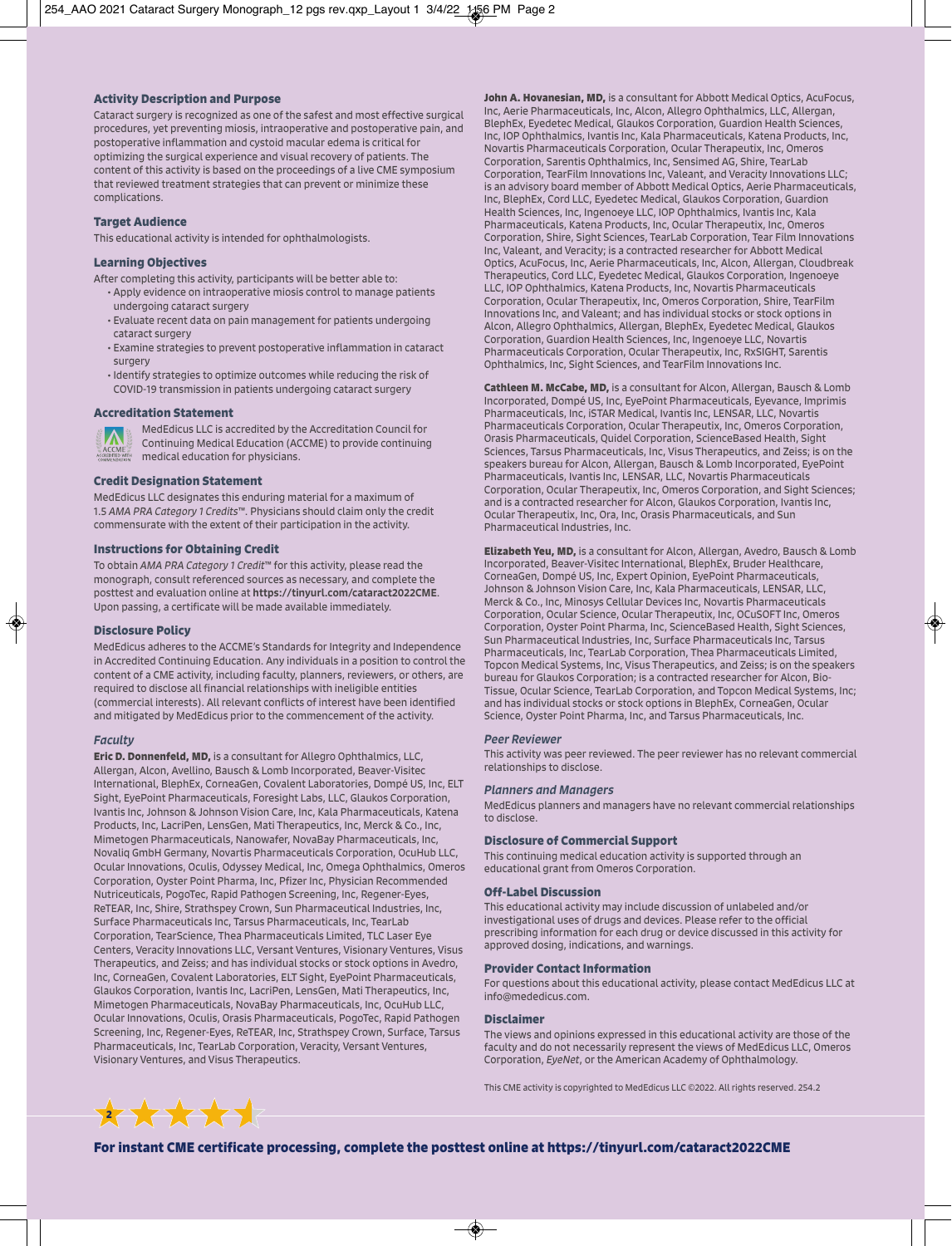# **PATIENT SATISFACTION Strategies to Improve Cataract Surgery Outcomes, Safety, and**

# **FAC U LT Y**

#### **Eric D. Donnenfeld, MD (Chair)**

Clinical Professor of Ophthalmology New York University Langone Medical Center New York, New York Founding Partner Ophthalmic Consultants of Long Island and Connecticut Garden City, New York

### **John A. Hovanesian, MD**

Specialist in Cataract, Refractive, Cornea, and Pterygium Surgery Harvard Eye Associates Laguna Hills, California

#### **Cathleen M. McCabe, MD**

Cataract, Refractive, and Anterior Segment Surgery Chief Medical Officer, Eye Health America Medical Director, The Eye Associates Bradenton, Florida

## **Elizabeth Yeu, MD**

Virginia Eye Consultants Medical Director, CVP Mid-Atlantic Medical Director, Virginia Surgery Center Cornea, Cataract, External Disease, and Refractive Surgery Assistant Professor Department of Ophthalmology Eastern Virginia Medical School Norfolk, Virginia

## **Introduction**

Cataract surgery is one of the safest and most effective surgical procedures. Yet the ability to attain surgical success and patient satisfaction requires attention to a variety of issues that can lead to complications, patient discomfort, and suboptimal visual outcomes.

In this educational activity, based on the proceedings of a live symposium held during the 2021 Annual Meeting of the American Academy of Ophthalmology, leading cataract surgeons focus on the importance of achieving and maintaining adequate pupil dilation, preventing intraoperative and postoperative pain and postoperative inflammation, managing ocular surface disease (OSD), and limiting topical drop burden. Through a series of didactic presentations and discussions, the expert faculty share strategies for attaining these goals, with a focus on the use of newer modalities.

## **Managing and Preventing Small Pupils**

A small pupil creates challenges during cataract surgery by limiting visualization and the area of the operative field. Operating through a small pupil (< 6 mm) can prolong the duration of the surgical procedure, lead to tissue touch causing pain, and increase the risk of complications, including posterior capsule tears, retained lens fragments, and vitreous loss.1-3 Collectively, these sequelae can result in a worse visual outcome for patients and decreased satisfaction with the entire surgical experience. Therefore, achieving adequate pupil dilation preoperatively and maintaining it throughout the procedure is important for safe and successful surgery.

Factors associated with an increased risk for small pupils and/or intraoperative miosis include a history of intraoperative floppy iris syndrome (IFIS), α-blocker use, diabetes, uveitis, trauma, prior surgery, pseudoexfoliation syndrome, and glaucoma.4 The risk for intraoperative miosis also increases during long, complicated surgeries, especially if there is iris touch. Intraoperative miosis, however, can occur unpredictably in the absence of recognized risk factors.

As discussed subsequently, various options exist for achieving adequate pupil dilation and managing intraoperative miosis. It is better, however, to avoid intraoperative miosis with the use of an effective preventive strategy than to face the need to intervene.

## *Preoperative Topical Medications*

Use of topical drops applied in the preoperative waiting area or even started by the patient at home is one approach for inducing pupil dilation and preventing intraoperative miosis. The medications used include agents with antimuscarinic activity, sympathomimetic/adrenergic drugs, and nonsteroidal anti-inflammatory drugs (NSAIDs) **(Table 1)**.<sup>5-7</sup> The topical treatments can also be effective for breaking existing posterior synechiae, and they are generally readily available. Yet, not all pupils respond adequately to topical treatment; the preoperative dilating regimen is

**Table 1.** Examples of Pharmacologic Agents Used for Pupil Dilation/Intraoperative Miosis Prevention<sup>5-7</sup>

| <b>Topical</b>                                                                                                                                                                                                                      | <b>Intracameral</b>                                                                                                                                                                             |
|-------------------------------------------------------------------------------------------------------------------------------------------------------------------------------------------------------------------------------------|-------------------------------------------------------------------------------------------------------------------------------------------------------------------------------------------------|
| $\cdot$ Phenylephrine, 2.5% to 10.0%;<br>tropicamide, 0.5% to 1.0%;<br>cyclopentolate, 0.5% to 1.0%<br>· NSAIDs (eq. bromfenac, 0.09%;<br>flurbiprofen, 0.03%; ketorolac, 0.5%;<br>and nepafenac, 0.1%)<br>• Atropine, 0.5% to 1.0% | • Epinephrine in the irrigating solution<br>· Epinephrine 1:10,000 with nonpreserved<br>lidocaine (epi-Shugarcaine)<br>· Phenylephrine, 1%/ketorolac, 0.3%,<br>mixed in the irrigating solution |
|                                                                                                                                                                                                                                     |                                                                                                                                                                                                 |

Abbreviation: NSAIDs, nonsteroidal anti-inflammatory drugs.



*Sponsored Supplement*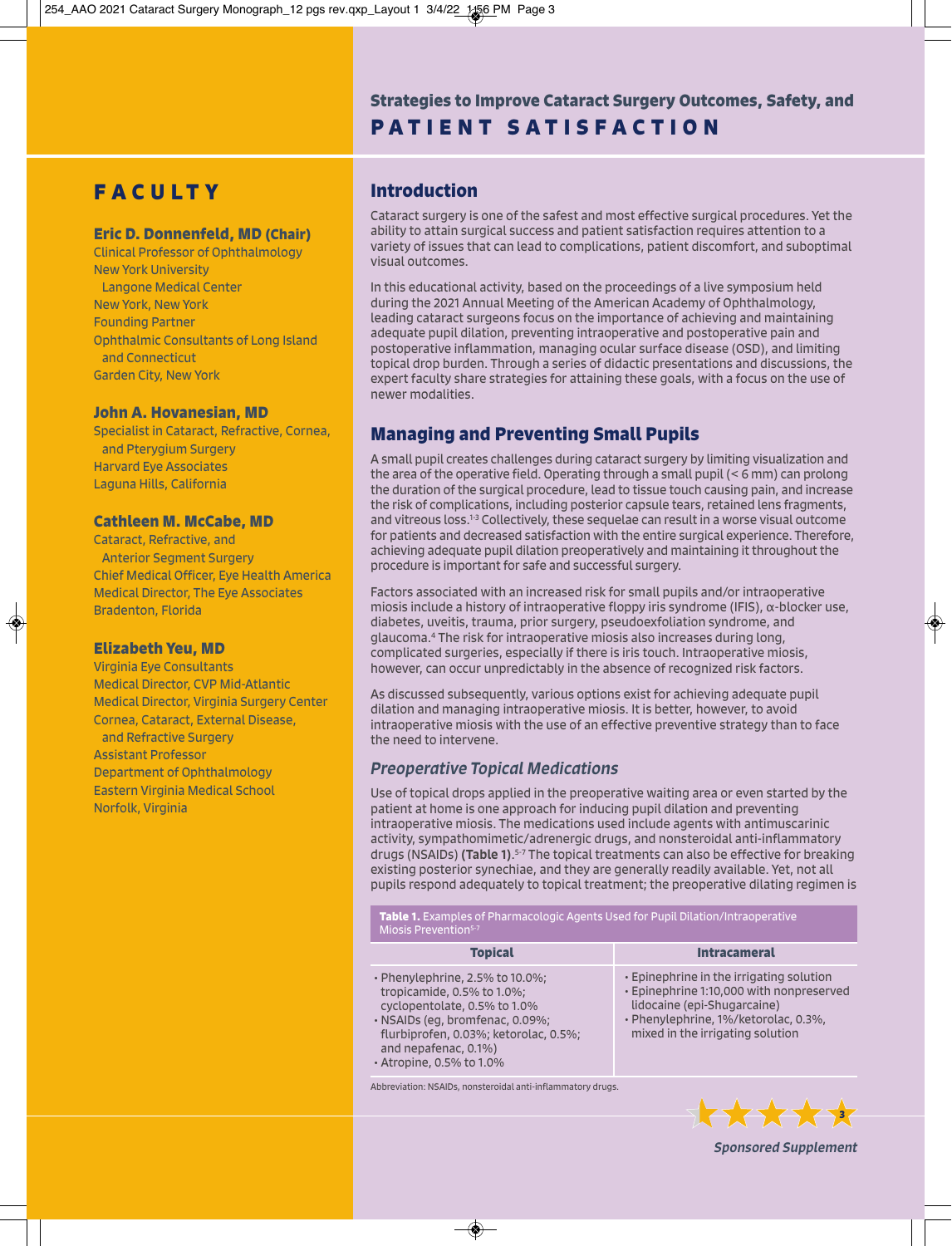time and resource intensive, and persistence of effect throughout the surgery can be limited by intraoperative medication washout.

## *Mechanical Strategies*

Viscodilation using a high-molecular-weight ophthalmic viscosurgical device (OVD) is a safe approach that can effectively expand the pupil in cases in which there is nearly sufficient pupil dilation or in mild cases of intraoperative miosis. Viscodilation has variable efficacy, however, and its benefit can also be transient secondary to material washout intraoperatively.8

Mechanical devices provide a reliably effective method for stretching and maintaining pupil size and include iris retractor hooks and various pupil expansion rings (Figure 1). Use of a mechanical device, however, increases operative time and may risk iris injury.9



**Figure 1.** Mechanical devices for pupil expansion: (A) iris hooks, (B) I-Ring, (C) Perfect Pupil, (D) Graether Expander, (E) Xpand NT iris speculum, and (F) Malyugin ring

Figure 1A courtesy of Eric D. Donnenfeld, MD.

Figures 1B, 1E, and 1F reprinted with permission from Malyugin B. Cataract surgery in small pupils. *Indian J Ophthalmol.* 2017;65(12): 1323-1328. Copyright 2017 by *Indian Journal of Ophthalmology.* Figures 1C and 1D reprinted with permission from Grzybowski A, Kanclerz P. Methods for achieving adequate pupil size in cataract surgery. *Curr Opin Ophthalmo*l. 2020;31(1):33-42. https://journals.lww.com/ co-ophthalmology/

Briefly, iris hooks are available in disposable and reusable versions. They can be used in different numbers and placed in various configurations, depending on where support for the iris is needed.10

Examples of pupillary expansion rings include the following:

- Xpand NT iris speculum<sup>10</sup>: A flexible nitinol ring designed with 4 pockets that cup the pupil margin and open the pupil to a diameter of 6.75 mm
- Perfect Pupil<sup>11</sup>: A grooved, incomplete plastic ring that is threaded along the pupillary margin using a metal injector. This device places tension on the iris root during insertion, and its trailing end, which remains externalized, can hinder instrument maneuverability.
- Graether 2000 Pupil Expander12,13: An incomplete silicone ring that engages the pupil in a circumferential groove. It requires bimanual expansion of the proximal segment.
- I-Ring10,12: A polyurethane device featuring 4 holes to aid in positioning. It provides gentle 8-point fixation, is easy to insert and remove, and does not cause pupil damage.
- Malyugin ring10,12: A 5-0 polypropylene device that is available in 2 sizes and provides 4 points of fixation. This device places more tension on the iris than does the I-Ring and therefore may be more prone to cause sphincter damage. Anecdotally, care must be taken when disengaging the Malyugin ring in order to avoid iris injury.

## *Intracameral Pharmacologic Agents*

Mixing preservative-free lidocaine and/or preservative- and bisulfite-free epinephrine into the irrigating solution or injecting the medication intracamerally can quickly increase pupil size and maintain dilation during the procedure. This approach, however, represents off-label medication use, may involve compounding with its related risks, and can be associated with prolonged pupil dilation postoperatively.5,14

Fixed-combination phenylephrine, 1%/ ketorolac, 0.3%, added into the irrigating solution offers an on-label option for preventing intraoperative miosis, and is also indicated for reducing postoperative ocular pain.15 The fixed-combination solution is both preservative and bisulfite free, and its use avoids mixing or dilution calculation errors. Medicare covers its cost, but other patients may have a copay, depending on their insurance coverage.

Findings from premarketing and postmarketing trials document the effectiveness of intracameral phenylephrine/ketorolac for preventing intraoperative miosis, and also show that its use minimizes the risk of related complications and need for pupil expansion devices.16,17 Results of a phase 2b study showed that the percentage of patients who developed a pupil diameter < 6 mm at any time during cataract surgery was significantly lower in the group operated on with fixed-combination phenylephrine/ketorolac than in controls receiving vehicle or either phenylephrine or ketorolac alone (Figure 2). 16 In 2 pooled phase 3 studies, only 9.8% of 379 patients in the phenylephrine/ ketorolac group experienced a pupil diameter < 6.5 mm at any time during surgery compared with 42.4% of 380 patients in the placebo control group (*P* < .0001).17 During cortical cleanup, the percentage of patients with a pupil diameter < 6.0 mm was 4.0% in the phenylephrine/ketorolac group and 22.9% in the control group ( $P < .001$ ). Pupillary constriction  $\geq 2.5$  mm at any time during surgery occurred in only 2.1% of patients in the phenylephrine/ketorolac group vs 27.1% of patients in the control group (*P* < .0001).

A single-center retrospective case review including 641 eyes operated on with epinephrine or phenylephrine/ketorolac added to the irrigating solution found that the fixed-combination group had a significantly lower rate of complications than the epinephrine group (4.5% vs 1.1%, respectively; *P* = .018) and a significantly shorter procedure duration after controlling for patient age  $(P = .049)$ .<sup>18</sup> Data from other published trials similarly show that intracameral phenylephrine/ketorolac is effective at maintaining pupil dilation and also decreases surgical time, complication rates, and use of pupil expansion devices.19-22

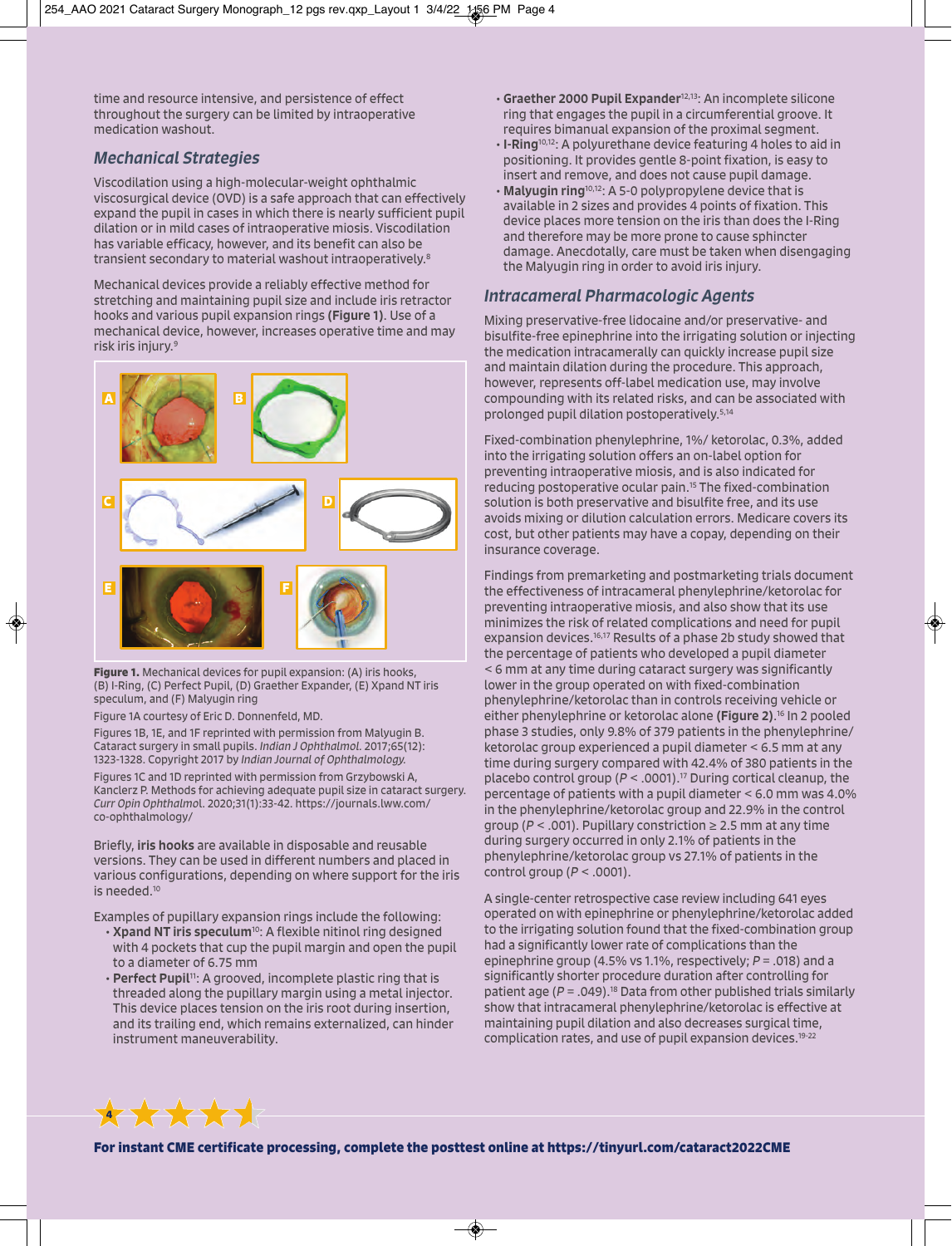

**Figure 2.** Percentage of patients with a pupil diameter < 6 mm at any time during cataract surgery<sup>16</sup>

## *Discussion*

**Dr Donnenfeld:** The results of the phase 2b study showing that the percentage of patients with a pupil size < 6 mm at any time during surgery was 5-fold lower with phenylephrine/ketorolac than with phenylephrine alone convincingly dispel the notion that epinephrine added to the irrigating solution is an equally effective alternative to phenylephrine/ketorolac.<sup>16,18</sup> If you consider that approximately 20% of cataract surgery patients have a small pupil, high-volume surgeons who perform approximately 100 cataract procedures per week would be faced with intraoperative miosis in 4 cases a week if they used phenylephrine/ketorolac and in 20 cases a week if they used epinephrine instead.18

**Dr McCabe:** I used epinephrine before phenylephrine/ketorolac became available, and those estimates on small pupils seem consistent with my personal experience.

**Dr Yeu:** Speaking anecdotally as well, I have found that pupil control is far better using phenylephrine/ketorolac in the irrigating solution compared with my previous approach of using a combination of lidocaine and epinephrine injected intracamerally at the beginning of the case and sometimes supplemented with an additional injection during surgery.

**Dr Donnenfeld:** Which OVD do you like to use for pupil dilation?

**Dr McCabe:** If I am trying to maintain pupil dilation, my preference is to place a ring of 2.3% hyaluronate around the pupil margin. Generally, I am already using sodium hyaluronate, 3%/chondroitin sulfate, 4%, as my OVD, so I use it for viscodilation if needed. In what situations do you use a mechanical device for pupil dilation?

**Dr Hovanesian:** I feel it is best to avoid hooks and rings whenever possible, but I will use a device if the pupil is still too small after using nonmechanical approaches or to keep the tissue away from the phacoemulsification or irrigation/ aspiration instrument tip in cases in which there is a lot of iris billowing. I tend to use iris hooks, but surgeons should choose whatever device they feel induces the least trauma to the iris in their hands.

**Dr McCabe:** What do you do to prevent injury and inflammation when using a mechanical device to open the pupil?

**Dr Yeu:** I use a little extra steroid at the end of the case, or I might increase the intensity of the postoperative steroid regimen.

**Dr Donnenfeld:** Here are a few pearls for using mechanical devices and dealing with a floppy iris. Pupil expansion rings can only be used if the pupil is intact. Otherwise, iris hooks will have to be used, but I avoid iris hooks in IFIS cases because they seem to worsen iris floppiness.

If IFIS is anticipated, the incision should be placed more anteriorly because the iris will extrude from a posteriorly placed wound. If the iris extrudes, I would stop what I am doing, withdraw the instruments from the eye, suture the incision, and create a new incision at a different location.

**Dr Yeu:** In my experience, continuous irrigation when phenylephrine/ketorolac has been added to the irrigating solution also seems to prevent iris billowing.

# **Treatment for Pain and Inflammation**

Effective control of pain and inflammation is essential for achieving patient satisfaction and good visual outcomes after cataract surgery. In particular, patients who choose a premium intraocular lens (IOL) expect rapid visual recovery, and all patients want their procedure and postoperative period to be pain free. The following cases highlight considerations for controlling pain and inflammation to provide all patients with a premium cataract surgery experience.

## *Case 1: Pain Control in a Patient With a History of Opioid Addiction*

## **From the Files of Eric D. Donnenfeld, MD**

*A 73-year-old male Vietnam war veteran presented for cataract surgery evaluation for his left eye. Another surgeon previously removed a cataract in his right eye. The patient now reported progressively worsening vision and difficulty driving at night.* 

*His medical history included hypertension, benign prostatic hyperplasia that was being treated with tamsulosin, and opioid addiction. The patient denied using opioids at present, but said he became addicted to opioids after being hospitalized for a shrapnel injury in Vietnam. He eventually stopped using opioids, but became addicted again after starting on acetaminophen and hydrocodone for hip pain. He said his addiction worsened after the cataract surgery in his right eye, which was performed with intraoperative fentanyl.* 

*The patient also developed IFIS with vitreous loss during his previous cataract surgery. He experienced intraoperative and postoperative pain and now had glare and poor vision in the right eye.* 

*Findings on examination were +0.50 -1.25 × 95 (20/30) OD and +2.50 sph (20/50) OS; 2+ nuclear sclerotic cataract OS; an anterior chamber IOL; iris atrophy; epiretinal membrane; and chronic mild cystoid macular edema that is being treated with a topical NSAID OD.*



*Sponsored Supplement*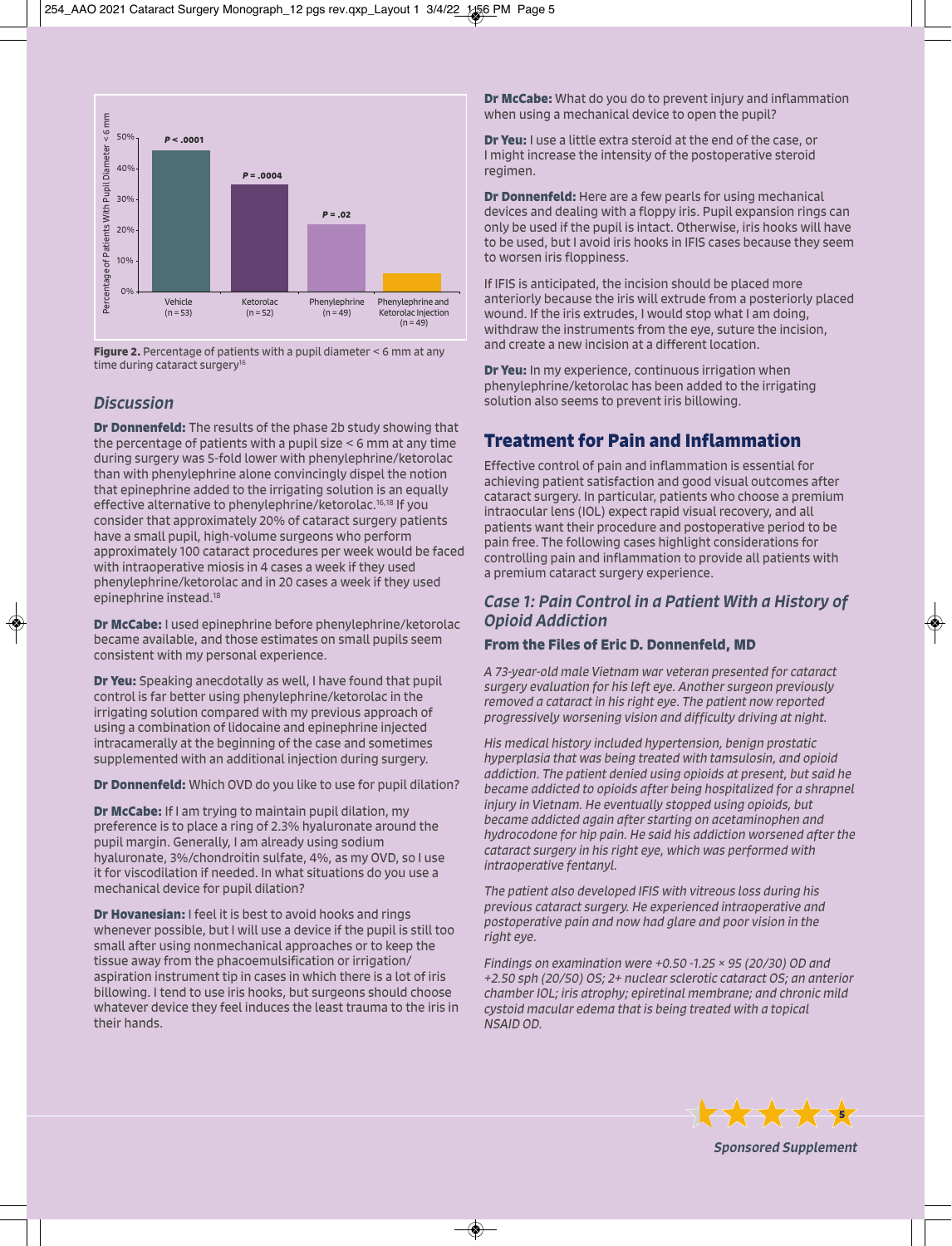*The patient was extremely unhappy after his previous cataract surgery and posted a negative online review about the surgeon. He was very concerned that he would have a similar experience with the cataract surgery in his left eye, including severe postoperative pain.* 

Studies investigating pain associated with cataract surgery report incidence rates of 35% to 85% intraoperatively, up to 95% in the early postoperative period, and up to 42% during the first 72 hours postdischarge.23,24 As many as 35% of patients may experience moderate to severe pain in the immediate postoperative period.24

Anesthesiologists may use an opioid, such as fentanyl, to control pain during cataract surgery and in the early postoperative period, and cataract surgeons may also prescribe an opioid for postoperative pain management.<sup>25-27</sup> These practices are concerning, considering the finding of an approximately 6-fold increased risk for new persistent opioid use among opioid-naïve cataract surgery patients who filled a prescription for an opioid vs those who did not, data showing a rising rate of filled opioid prescriptions by patients undergoing incisional ocular surgery, and the fact that several risk factors for opioid misuse are prominent among older individuals who are representative of the cataract surgery population.<sup>27-33</sup> Recognizing the millions of cataract surgeries performed each year, cataract surgeons can take a stewardship role in curtailing the growing opioid epidemic by using measures to minimize or eliminate opioids from intraoperative and postoperative cataract surgery care.

Results from 2 placebo-controlled pivotal phase 3 studies showed that intracameral phenylephrine/ketorolac was effective for increasing the percentage of patients who were pain free during postoperative follow-up and for decreasing use of oral analgesics on the day of surgery.17 In addition, findings from 2 single-center, prospective studies show that use of phenylephrine/ketorolac decreases intraoperative and postoperative pain scores and intraoperative fentanyl use compared with cataract surgery performed with epinephrine in the irrigating solution.25,34 The more recent study included 56 patients undergoing bilateral, sequential, cataract surgery with topical anesthesia.<sup>34</sup> Participants were randomly assigned to undergo first-eye surgery with either epinephrine or phenylephrine/ketorolac added to the irrigating solution and had second-eye surgery 2 weeks later with the alternate choice. Intravenous fentanyl could be used for intraoperative pain control according to the surgeon's and anesthesiologist's clinical judgment and the patient's request for pain medication. The need for fentanyl was assessed as the primary outcome measure, and the results showed that patients were 3.6-fold more likely to require fentanyl when operated on with epinephrine than with phenylephrine/ketorolac (33.9% vs 12.5%, respectively; *P* = .013) (Figure 3). 34

Additional end point analyses showed that use of phenylephrine/ketorolac was associated with significantly lower pain severity scores intraoperatively, at 10 minutes postoperatively, and at 1 day after surgery compared with use of epinephrine ( $P < 0.001$  for all comparisons).<sup>34</sup> Furthermore, total operating room time was significantly shorter for procedures performed with phenylephrine/ketorolac than for those performed with epinephrine (6.9 vs 7.6 min, respectively;  $P = .004$ ).



**Figure 3.** Percentage of patients requiring intravenous fentanyl for cataract surgery when operated on with epinephrine or phenylephrine/ketorolac added to the irrigating solution<sup>34</sup>

*The patient underwent cataract surgery with intraoperative phenylephrine/ketorolac. The procedure was uneventful, and the patient said he had no pain. His uncorrected visual acuity was 20/20 on postoperative day 1.* 

**Dr Donnenfeld:** Recently, we began to use a compounded sublingual troche for conscious sedation during cataract surgery.35 This approach avoids both opioid exposure and the need to start an intravenous line. Each lemon-flavored "melt" contains midazolam 3 mg, ketamine 25 mg, and ondansetron 2 mg. In addition to its sedating action, midazolam has anxiolytic and amnestic effects. Ketamine provides analgesia and eliminates blinking.36

**Dr Hovanesian:** We also use the sublingual troche for sedation. The anesthesiologist or anesthetist determines whether to give 1 or 2 melts. Younger patients tend to get 2 melts, but body weight is also a factor for determining the dose. Time to onset of effect is approximately 15 minutes. Although patients are well sedated, they are still cooperative.

## *Case 2: Providing a Premium Experience by Controlling Pain and Managing Ocular Surface Disease*

## **From the Files of Elizabeth Yeu, MD**

*A 69-year-old female presented because of progressively worsening glare and vision that she said fluctuated with reading. She also complained of mild discomfort/foreign body sensation that was constant throughout the day, but worse in the morning. Her husband had undergone cataract surgery, and she was wondering if she needed it as well.* 

*The patient was generally healthy. Her medications included a statin, calcium, and vitamins C and D2. Findings on examination were -1.50 sph (20/30) BATmed (20/70) OD, -2.50 sph (20/30) BATmed (20/80); SPEED (Standard Patient Evaluation of Eye Dryness Questionnaire) score of 15; tear osmolarity of 291/282 mOsm/L OD/OS; matrix metalloproteinase-9 (MMP-9) lightly positive OU; 2-3+ meibomian gland dysfunction (MGD), 2+ telangiectasis, and 50% meibomian gland dropout OU* 

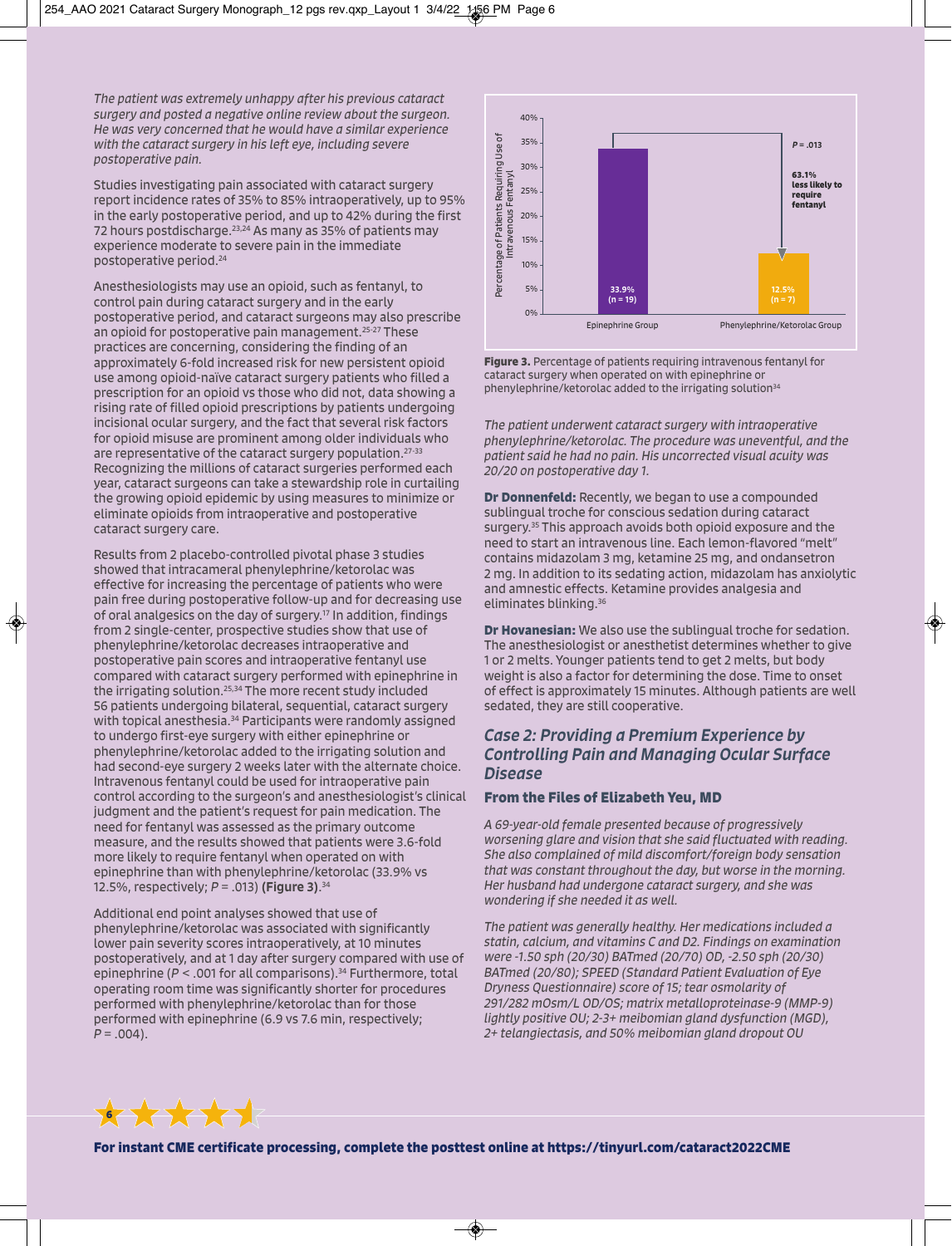*(Figure 4); trace inferior punctate epithelial erosions OU; 2+ nuclear sclerotic cataract/3+ cortical spokes OU; and dilated pupil diameter 5 mm OU.* 

*The patient was 167.64 cm (5 ft 6 in) tall. She was an architect without any desire to retire. She used 3 computer monitors for work, which were positioned at a distance of approximately 80 cm (farther than arm's length). She said she did not use glasses to see the screens, but was needing to lean closer. She also read analog blueprints for work, and enjoyed playing tennis and being outdoors.* 

*The patient wanted to be able to see without glasses at close distance and have better uncorrected distance vision to improve her line of sight with the tennis ball. She drove at night and was concerned about glare, halos, and flares. She was willing to start chronic treatment for OSD as needed to provide visual stability.* 

*The patient was diagnosed with MGD and ocular rosacea and started on treatment, including oral omega supplementation, lid hygiene and exercises, hypochlorous acid, 0.01%, lid spray 3 times per week, microblepharoexfoliation, and vectored thermal pulsation. She was prescribed topical loteprednol, 0.2%, to be used 4 times daily for 2 weeks, then as needed for flare-ups, and lifitegrast, 5%, twice daily to be started once her symptoms began to improve.* 

**Dr Yeu:** This patient is able to see without glasses at distances from approximately 40 to 66 cm because of her naturally occurring myopia. She wants to maintain that function after cataract surgery and have good uncorrected vision from far intermediate to distance. Despite this, she has significant OSD that will need to be addressed preoperatively.

Studies show that objective signs of dry eye disease (DED), including staining, abnormal osmolarity, and/or a positive MMP-9 assay, are present in most patients undergoing cataract surgery and often exist in the absence of symptoms.<sup>37-39</sup> Detecting and treating DED is important in patients undergoing cataract surgery because DED reduces the accuracy of the measurements that are used for surgical planning and negatively affects visual acuity and quality both preoperatively and postoperatively.40,41 Preexisting DED/MGD is a risk factor for postoperative DED, but DED can also develop de novo after surgery and can persist for months or longer.<sup>42-46</sup>

To treat MGD, I like to address gland obstruction with a mechanical and/or thermal type of intervention and recommend an oral omega supplement because it may improve meibum quality and expressibility.47,48 If meibum is still moderately expressible from the glands, I like to use microblepharoexfoliation, which I believe will further open the glands by removing biofilm and debris from the lashes and lid margin. I think that microblepharoexfoliation in this setting might even reverse gland truncation instead of just preventing it from worsening (Figure 4).

I also consider the patient's vision goals and the severity of the MGD when deciding on treatment. If a patient is not getting a presbyopia-correcting IOL and if the meibomian gland architecture is good, I might use microblepharoexfoliation alone. I would, however, combine it with thermal pulsation if I see any level of glandular architectural damage or if the patient wants a presbyopia-correcting IOL.



**Figure 4.** Meibography of patient in Case 2 before and after thermal pulsation treatment

**Dr Donnenfeld:** I like microblepharoexfoliation as well. I think of its benefit for MGD as analogous to a dental cleaning for dental health. Microblepharoexfoliation is a quick procedure that takes just 5 to 10 minutes and can be done by an optometrist.

**Dr McCabe:** I also recommend long-term use of an oral omega supplement for patients with MGD along with microblepharoexfoliation, which is done by an optometrist in our practice. I find that patients may be good about doing lid hygiene at home when they are eager to be ready for cataract surgery, but their compliance tends to fall off postoperatively.

**Dr Hovanesian:** When needed, I also prescribe a short course of a mild steroid to improve the condition of the ocular surface preoperatively. Newer formulations of loteprednol are now available, including loteprednol, 0.25%, which is indicated specifically for short-term treatment of the signs and symptoms of DED.49

**Dr Donnenfeld:** I also prescribe a topical steroid for patients to use after microblepharoexfoliation to reduce inflammation and increase comfort.

**Dr Yeu:** How do you manage a situation in which you find significant OSD, but the patient has no symptoms and wants to have surgery as soon as possible? I explain the importance of waiting until the ocular surface condition has improved. To avoid patients becoming too disappointed by the delay, which usually ranges from 5 to 7 weeks, I say that we can get them onto the schedule now. I also explain that they will have to return for another evaluation in 3 to 4 weeks to see if the ocular surface improved sufficiently with the treatment I am recommending.

**Dr McCabe:** A short course of loteprednol, 0.25%, twice daily is my go-to treatment for rapidly improving the condition of the ocular surface. I combine it with maximal use of preservativefree artificial tears, and I also start an oral omega supplement that is intended for maintenance treatment, recognizing that it takes a while to see onset of benefit from the supplement.

**Dr Donnenfeld:** I also start an oral omega supplement that will be continued after surgery. I sometimes insert a punctal plug preoperatively so long as the patient is using an anti-inflammatory medication. For loteprednol treatment in patients who are not old enough to have Medicare coverage, I find that the new 0.25% suspension can be a reasonably priced option. I delay cataract surgery for any patient who has DED-related corneal staining in the visual axis; I see this in approximately 5% of patients.



*Sponsored Supplement*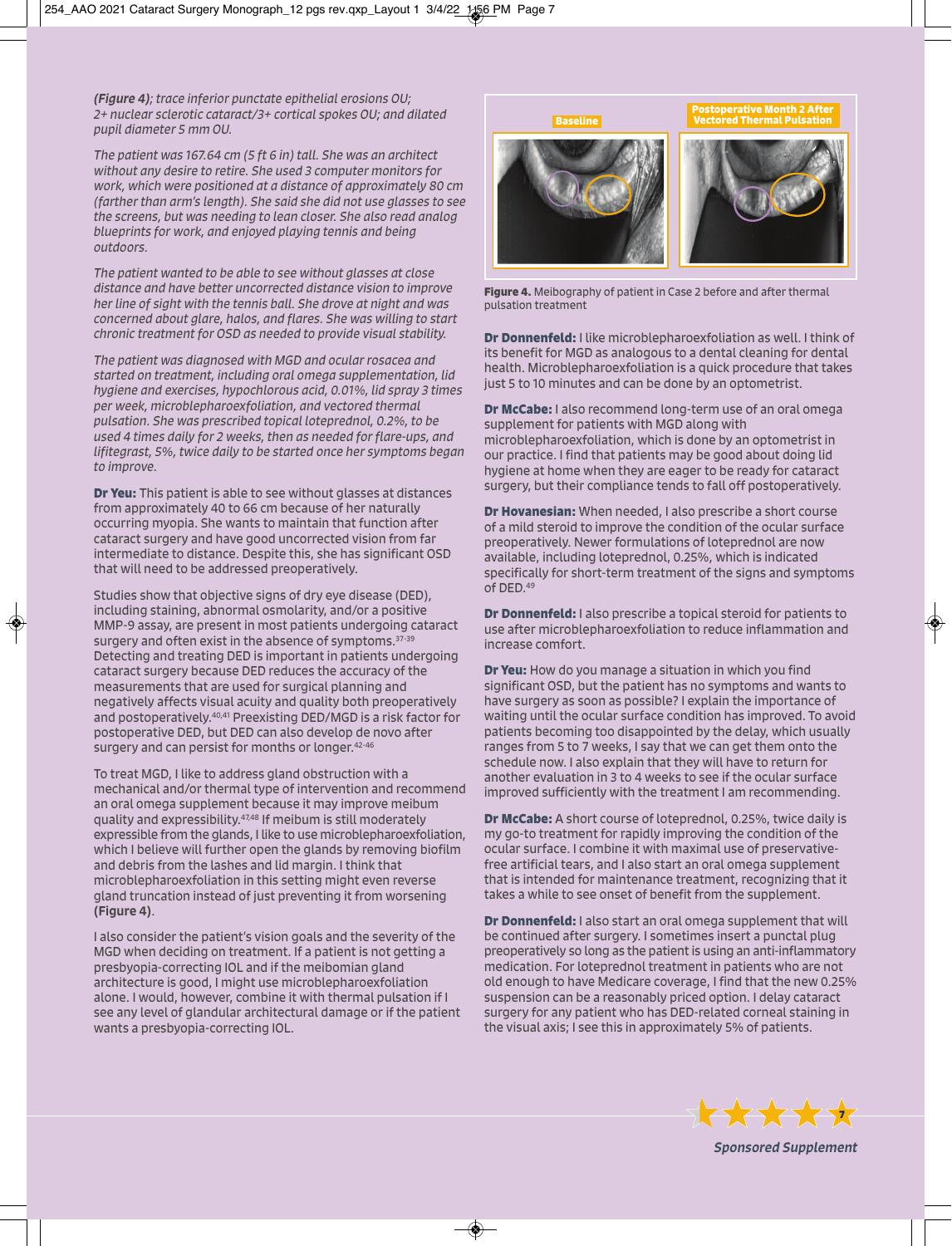**Dr Yeu:** The patient in this case has high expectations for her visual outcome, which will depend on controlling postoperative inflammation, but her overall satisfaction will also likely depend on the comfort of her experience. In a study of 306 patients undergoing cataract surgery, 34% of the participants reported postoperative moderate pain, and postoperative pain was one of the most significant predictors of patient dissatisfaction.<sup>50</sup>

Cataract surgeons have multiple medications they can use to control postoperative inflammation and pain. Traditionally, patients are prescribed a topical NSAID and/or a topical steroid. The newer options include intracameral phenylephrine/ ketorolac added to the irrigating solution, which is indicated for postoperative pain<sup>15</sup>; the intracanalicular dexamethasone insert, 0.4 mg, which is inserted into the inferior punctum and is indicated for treating both pain and inflammation<sup>51</sup>; and dexamethasone intraocular suspension, 9%, which is injected into the posterior chamber behind the iris at the end of the surgery and is approved for treating postoperative inflammation.<sup>52</sup>

The intracanalicular dexamethasone insert is a firm hydrogel rod that swells and softens after it is inserted into the lower punctum.53 It is preservative free and dissolves slowly, providing tapered release of dexamethasone into the tear film over a period of approximately 30 days. A placebo-controlled phase 3 study demonstrated its efficacy and safety for controlling postoperative pain and inflammation (Figure 5). 53,54 By delivering the steroid onto the ocular surface and by blocking the punctum, this product also has a benefit for treating DED.



**Figure 5.** Intracanalicular dexamethasone insert met its coprimary efficacy end points in a phase 3 study, demonstrating statistical superiority vs placebo in analyses of the percentages of patients with absence of ocular pain at postoperative day 8 and absence of anterior chamber inflammation at day 14 ( $P <$  .0001 for both end points)<sup>53,54</sup> Reprinted with permission from Tyson SL, Bafna S, Gira JP, et al. Multicenter randomized phase 3 study of a sustained-release intracanalicular dexamethasone insert for treatment of ocular inflammation and pain after cataract surgery. *J Cataract Refract Surg.* 2019;45(2):204-212. Copyright 2018 by The Authors.

Dexamethasone intraocular suspension, 9%, is formulated in a preservative-free, bioabsorbable delivery system that releases the steroid in a tapering dose, maintaining therapeutic levels for up to 21 days.52,55 In phase 3 studies, it was superior to placebo (Figure 6) and comparable to topical prednisolone for eliminating inflammation on postoperative day 8 and had a safety profile similar to that of prednisolone.<sup>55,56</sup>



**Figure 6.** Intraocular dexamethasone suspension, 9%, met its primary efficacy end point in a phase 3 study, demonstrating statistical superiority vs placebo in the analysis of percentage of patients with anterior chamber cell clearing on postoperative day 8 (*P* ≤ .001)<sup>55,56</sup>

**Dr Yeu:** What is your main strategy for mitigating inflammation and pain after cataract surgery?

**Dr McCabe:** Because the condition of the ocular surface affects pain after cataract surgery, managing OSD preoperatively and postoperatively is one aspect of mitigating pain after cataract surgery. I like to use intracameral phenylephrine/ketorolac intraoperatively and one of the newer sustained-release dexamethasone products for postoperative control of pain and inflammation.

**Dr Donnenfeld:** Pain and inflammation go hand in hand. Therefore, to control pain, surgeons should aim to eliminate inflammation rather than just to suppress it. Surgical trauma initiates an inflammatory cascade that results in the production of prostaglandins and other proinflammatory mediators. Starting treatment preoperatively with a topical NSAID that will block the pathway, leading to prostaglandin release, is one strategy for preventing inflammation. In addition, steroids, which control inflammation by a different mechanism, should be used aggressively in the early postoperative period, but tapered quickly. Both the intraocular dexamethasone suspension and the intracanalicular dexamethasone insert provide the desired pattern of tapered-dose delivery.

**Dr Hovanesian:** When using the intraocular dexamethasone suspension, I place it in the capsular bag just peripheral to the IOL optic by using a little sweeping motion. I find that when the medication is placed in this location, it stays in the posterior chamber and away from the iris, where excessive exposure to the steroid might cause stromal tissue atrophy.57 The safety and efficacy of the intraocular steroid is not adversely affected if the spherule of dexamethasone fragments and a droplet migrate into the anterior chamber. Patients should be informed about this possibility so they do not become concerned if they see the material in the eye.

*After treatment to improve her ocular surface, the patient underwent sequential bilateral cataract surgery with implantation of refractive extended depth-of-focus IOLs. The procedures were performed using intracameral phenylephrine/ketorolac to* 

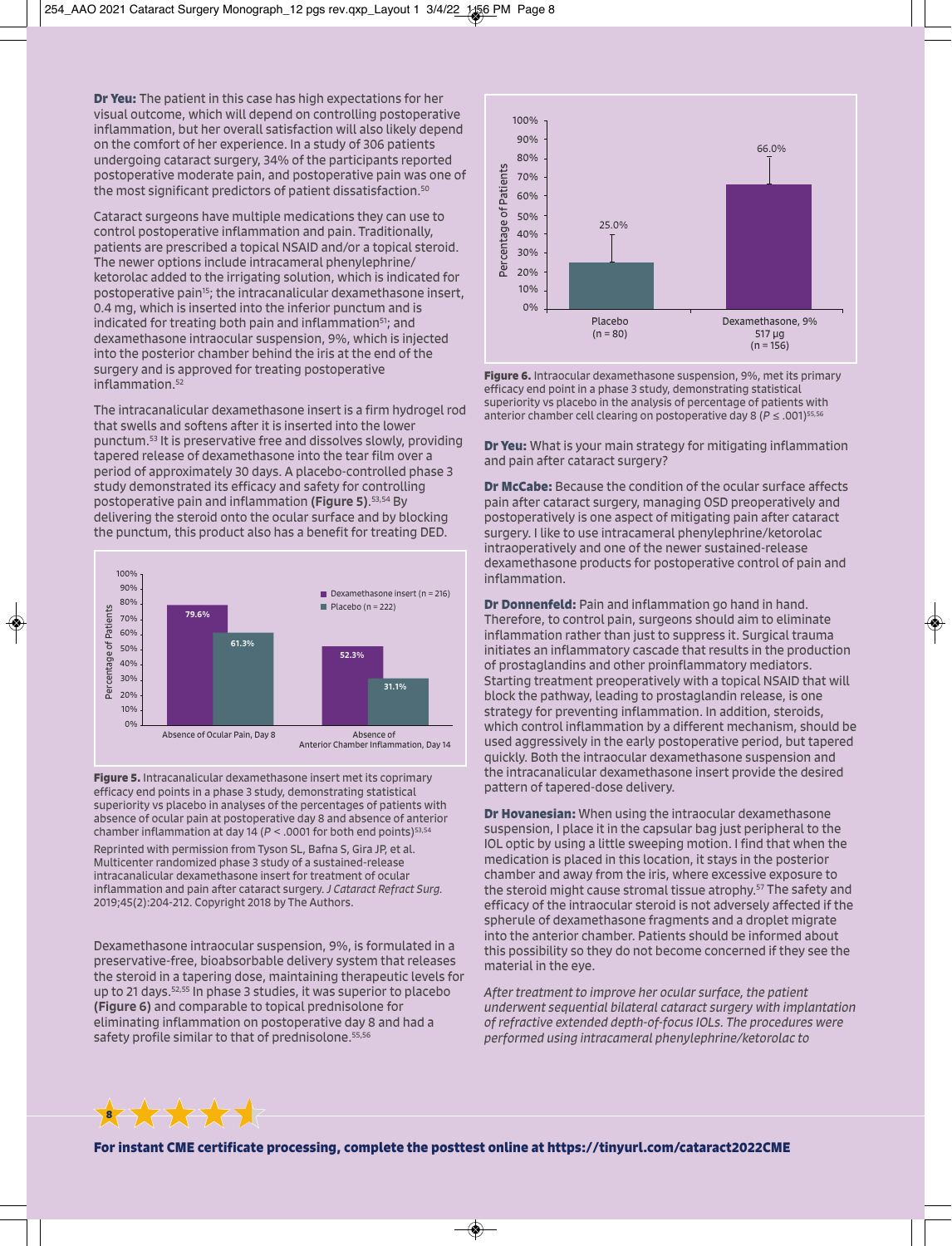*maintain pupil size and with intracameral moxifloxacin injected at the end of the case. Postoperative medications included compounded fixed-combination products to decrease drop burden. The patient was instructed to continue taking an oral omega supplement, to return once yearly for in-office treatment for MGD, and to use loteprednol, 0.25%, suspension for symptomatic flares.* 

# **Drug Delivery: Reducing Burden and Risk**

The efficacy of any medication depends on proper use. For topical ophthalmic medications, not only is poor treatment adherence an issue, but difficulty with instillation is also a concern, as highlighted by a study that reported incorrect instillation of medications after cataract surgery by 93% of patients.58

Drug delivery methods that reduce the need for topical drops can limit or avoid these problems and therefore have the potential to increase treatment success. Furthermore, interest in strategies that provide effective control of postoperative pain and inflammation with reduced need for topical drops is heightened in the setting of the COVID-19 pandemic, in which patients may have less access to family or caregiver assistance with drop administration and in which there is a desire to minimize situations that risk infection with the coronavirus, such as trips to the pharmacy to pick up a prescription, unscheduled follow-up visits for evaluation of uncontrolled inflammation or pain, and hand-to-eye contact.

Reducing drop burden can be achieved using topical medications that were developed for improved bioavailability to decrease dosing frequency. For controlling inflammation, these products include loteprednol etabonate gel, 0.38%, which is formulated with submicron particles of loteprednol and administered 3 times a day, and loteprednol etabonate suspension, 1%, which uses mucus-penetrating particle technology and is administered twice daily.<sup>49,59</sup>

Surgeon-administered medications that provide sustainedrelease delivery of dexamethasone for up to 30 days represent another option. This category includes dexamethasone intraocular suspension, 9%, and intracanalicular dexamethasone insert, 0.4 mg.

Patients' perspectives on a medication regimen that reduces eye drop burden by incorporating surgeon-administered steroid and antimicrobial medications were explored in an open-label randomized study that included 30 patients undergoing bilateral routine cataract surgery.<sup>60</sup> In this investigation, known as the D3 study (Drug Delivery vs Drops), the first eye of each patient was randomly assigned to receive a "less drops" regimen consisting of the intraocular dexamethasone suspension and intracameral moxifloxacin 500 µg injected at the end of surgery or the control regimen using topical prednisolone acetate, 1%, on a 28-day tapering regimen, and moxifloxacin, 0.5%, 4 times daily for 10 days. Both regimens included topical bromfenac, 0.07%, once daily for 28 days. Patients received the alternate regimen for the second eye surgery.

Patient preference for medication protocol was assessed as the primary end point, and the data showed a highly statistically significant difference favoring the less drops regimen over the

3-drop control regimen (97% vs 3%; *P* < .0000001).60 Ease was the most common reason that patients cited for preferring the less drops approach.

The study also found other advantages for the less drops regimen compared with the control protocol, including significantly lower values for mean out-of-pocket cost (\$40.86 vs \$139.16, respectively; *P* < .0004), postoperative pain severity (Figure 7), and summed ocular inflammation scores. $60$  There were no statistically significant differences between the 2 treatments in mean IOP values measured on postoperative days 1, 7, 14, and 28, which is consistent with results from a phase 3 trial comparing dexamethasone suspension with topical prednisolone.56,60 There was also no difference between groups in change in macular thickness.<sup>60</sup> Significantly more patients in the less drops group, however, achieved 20/20 uncorrected visual acuity at all time points after surgery.



**Figure 7.** Reported pain severity was lower using the less drops regimen<sup>60</sup>

Additional research suggests that in appropriately selected patients (eg, individuals not at increased risk for inflammation or cystoid macular edema after cataract surgery), it might be possible to reduce the postoperative topical medication burden when using phenylephrine/ketorolac intraoperatively.<sup>61</sup> Investigators measuring ketorolac concentrations in the aqueous and vitreous humor, retina, choroid, and iris/ciliary body in animals undergoing cataract surgery with intracameral phenylephrine/ketorolac found that ketorolac was present at therapeutic concentrations in these tissues and fluids for up to 10 hours postoperatively. The researchers concluded that use of the fixed combination in the irrigation solution may preclude the need for postoperative topical NSAID treatment. Findings of a large retrospective study comparing groups of eyes receiving either intracameral phenylephrine/ketorolac plus a topical NSAID postoperatively or the same topical NSAID plus a topical steroid postoperatively showed the phenylephrine/ketorolac group had significantly lower rates of clinical cystoid macular edema (*P* = .021), breakthrough iritis (*P* < .001), and postoperative pain ( $P < .001$ ).<sup>62</sup>



*Sponsored Supplement*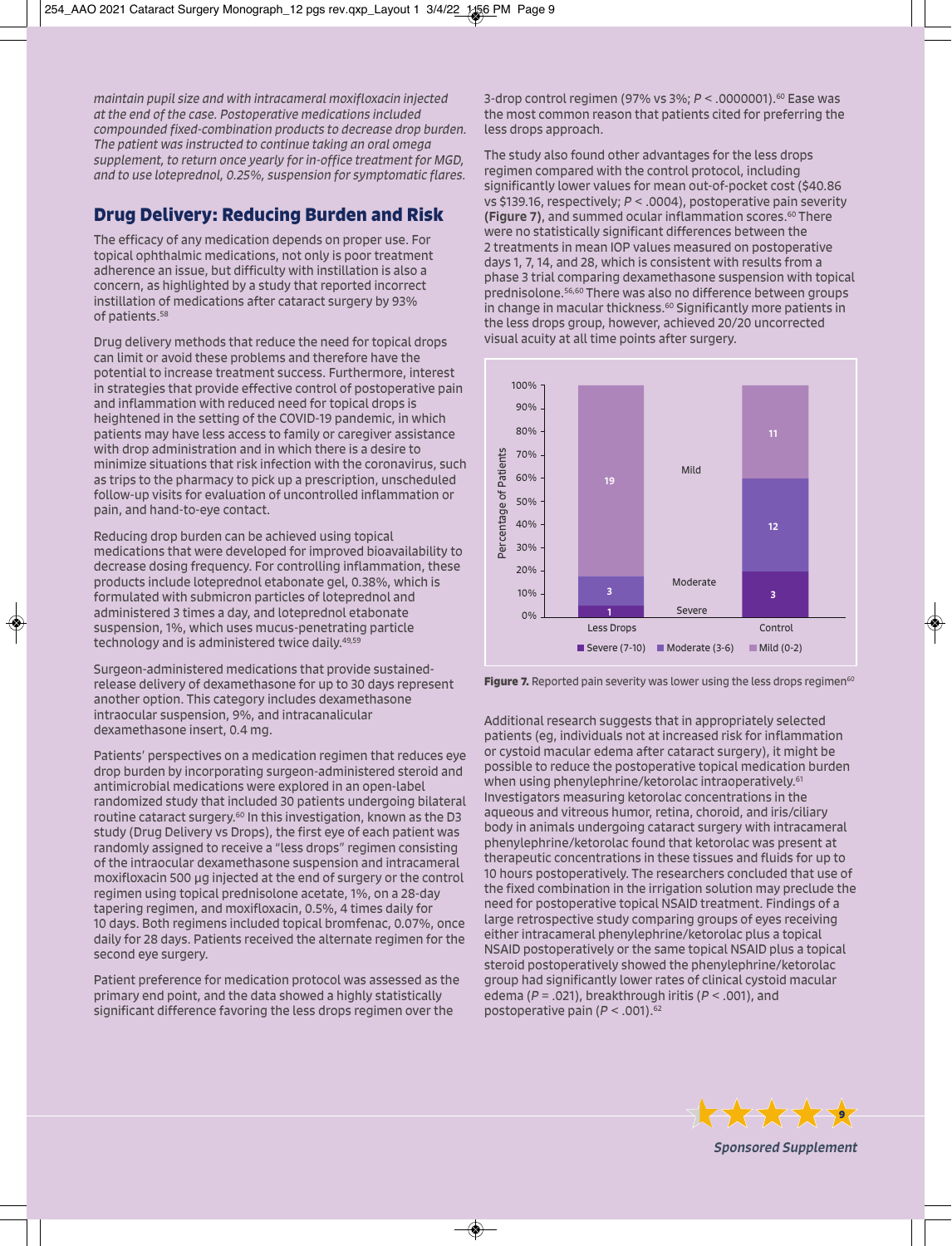## **Take-Home Messages**

#### Performing cataract surgery through a small pupil increases the risk of intraoperative pain and complications.

 Multiple pharmacologic and mechanical options are available for achieving and maintaining adequate pupil dilation

#### Pain is a critical aspect of patient satisfaction after cataract surgery.

- Up to 85% of patients experience pain intraoperatively, and up to 35% of patients experience moderate to severe pain in the early postoperative period
- Inflammation induced by surgical trauma leads to pain and should be eliminated, not just suppressed
- Intraoperative fentanyl use and opioid prescribing increase the risk for persistent opioid use
- Intracameral phenylephrine/ketorolac is a viable nonopioid alternative for managing both intraoperative and early postoperative pain and may decrease the use of intraoperative fentanyl

#### Ocular surface disease (DED/MGD) limits accurate planning and visual outcomes after cataract surgery.

- Screening and evaluation for OSD is important because it is common in the cataract surgery population, and patients are often asymptomatic
- Rapid rehabilitation of the ocular surface is often attainable with a short course of a topical corticosteroid, and will improve patient comfort after surgery
- Continued treatment for DED after cataract surgery enables optimal visual performance

#### The efficacy of topical medication regimens is challenged by problems with patient adherence and difficulty with drop instillation.

 Perioperative medication regimens that reduce topical drop burden through the use of surgeon-administered treatments, including intracameral phenylephrine, intracanalicular dexamethasone, and intraocular dexamethasone, have been shown to be equally or more effective than conventional topical protocols for controlling postoperative pain and inflammation, may be preferred by patients, and have potential benefits for overcoming issues that have arisen in association with the COVID-19 pandemic

**10 X X X X X** 

## *References*

- 1. Al-Hashimi S, Donaldson K, Davidson R, et al; ASCRS Refractive Cataract Surgery Subcommittee. Medical and surgical management of the small pupil during cataract surgery. *J Cataract Refract Surg*. 2018;44(8):1032-1041.
- 2. Guzek JP, Holm M, Cotter JB, et al. Risk factors for intraoperative complications in 1000 extracapsular cataract cases. *Ophthalmology*. 1987;94(5):461-466.
- 3. Narendran N, Jaycock P, Johnston RL, et al. The Cataract National Dataset electronic multicentre audit of 55,567 operations: risk stratification for posterior capsule rupture and vitreous loss. *Eye (Lond).* 2009;23(1):31-37.
- 4. Megbelayin EO, Pindikura S. Managing challenges of recalcitrant intraoperative miosis during small incision cataract surgery. *Int J Sci Res Knowl*. 2013;1(5):74-81.
- 5. Behndig A, Korobelnik J-F. Mydriatic insert and intracameral injections compared with mydriatic eyedrops in cataract surgery: controlled studies. *J Cataract Refract Surg*. 2015;41(7):1503-1519.
- 6. Grob SR, Gonzalez-Gonzalez LA, Daly MK. Management of mydriasis and pain in cataract and intraocular lens surgery: review of current medications and future directions. *Clin Ophthalmol*. 2014;8:1281-1289.
- 7. Shugar JK. Intracameral epinephrine for IFIS prophylaxis. *Cataract & Refractive Surgery Today*. September 2006. Accessed February 22, 2022. https://crstoday.com/articles/2006-sep/crst0906\_14-html/
- 8. Falzon K, Guerin MB, Fulcher T. Transient, complete loss of vision secondary to posterior diffusion of an ophthalmic viscosurgical device–lidocaine solution during complicated phacoemulsification. *J Cataract Refract Surg*. 2009;35(8):1472-1473.
- 9. Akman A, Yilmaz G, Oto S, Akova YA. Comparison of various pupil dilatation methods for phacoemulsification in eyes with a small pupil secondary to pseudoexfoliation. *Ophthalmology*. 2004;111(9):1693-1698.
- 10. Malyugin BE. Recent advances in small pupil cataract surgery. *Curr Opin Ophthalmol*. 2018;29(1):40-47.
- 11. Tripathy K. Pupil expansion devices and mechanical stretching of the pupil. EyeWiki. Reviewed October 5, 2021. Accessed February 9, 2022. https://eyewiki.aao.org/Pupil\_Expansion\_Devices\_and\_Mechanical\_Stretch ing of the Pupil
- 12. Grzybowski A, Kanclerz P. Methods for achieving adequate pupil size in cataract surgery. *Curr Opin Ophthalmol.* 2020;31(1):33-42.
- 13. Graether JM. Graether pupil expander for managing the small pupil during surgery. *J Cataract Refract Surg.* 1996;22(5):530-535.
- 14. Myers WG, Shugar JK. Optimizing the intracameral dilation regimen for cataract surgery: prospective randomized comparison of 2 solutions. *J Cataract Refract Surg.* 2009;35(2):273-276.
- 15. US National Library of Medicine. Phenylephrine and ketorolac. Package insert. Updated December 11, 2017. Accessed February 9, 2022. https://dailymed.nlm. nih.gov/dailymed/
- 16. Donnenfeld ED, Whitaker JS, Jackson MA, Wittpenn J. Intracameral ketorolac and phenylephrine effect on intraoperative pupil diameter and postoperative pain in cataract surgery. *J Cataract Refract Surg*. 2017;43(5):597-605.
- 17. Hovanesian JA, Sheppard JD, Trattler WB, et al. Intracameral phenylephrine and ketorolac during cataract surgery to maintain intraoperative mydriasis and reduce postoperative ocular pain: integrated results from 2 pivotal phase 3 studies. *J Cataract Refract Surg.* 2015;41(10):2060-2068.
- 18. Rosenberg ED, Nattis AS, Alevi D, et al. Visual outcomes, efficacy, and surgical complications associated with intracameral phenylephrine 1.0%/ketorolac 0.3% administered during cataract surgery. *Clin Ophthalmol.* 2017;12:21-28.
- 19. Silverstein SM, Rana VK, Stephens R, et al. Effect of phenylephrine 1.0%– ketorolac 0.3% injection on tamsulosin-associated intraoperative floppy-iris syndrome. *J Cataract Refract Surg.* 2018;44(9):1103-1108.
- 20. Bucci FA Jr, Michalek B, Fluet AT. Comparison of the frequency of use of a pupil expansion device with and without an intracameral phenylephrine and ketorolac injection 1%/0.3% at the time of routine cataract surgery. *Clin Ophthalmol.* 2017;11:1039-1043.
- 21. Visco D. Effect of phenylephrine/ketorolac on iris fixation ring use and surgical times in patients at risk of intraoperative miosis. *Clin Ophthalmol*. 2018;12:301-305.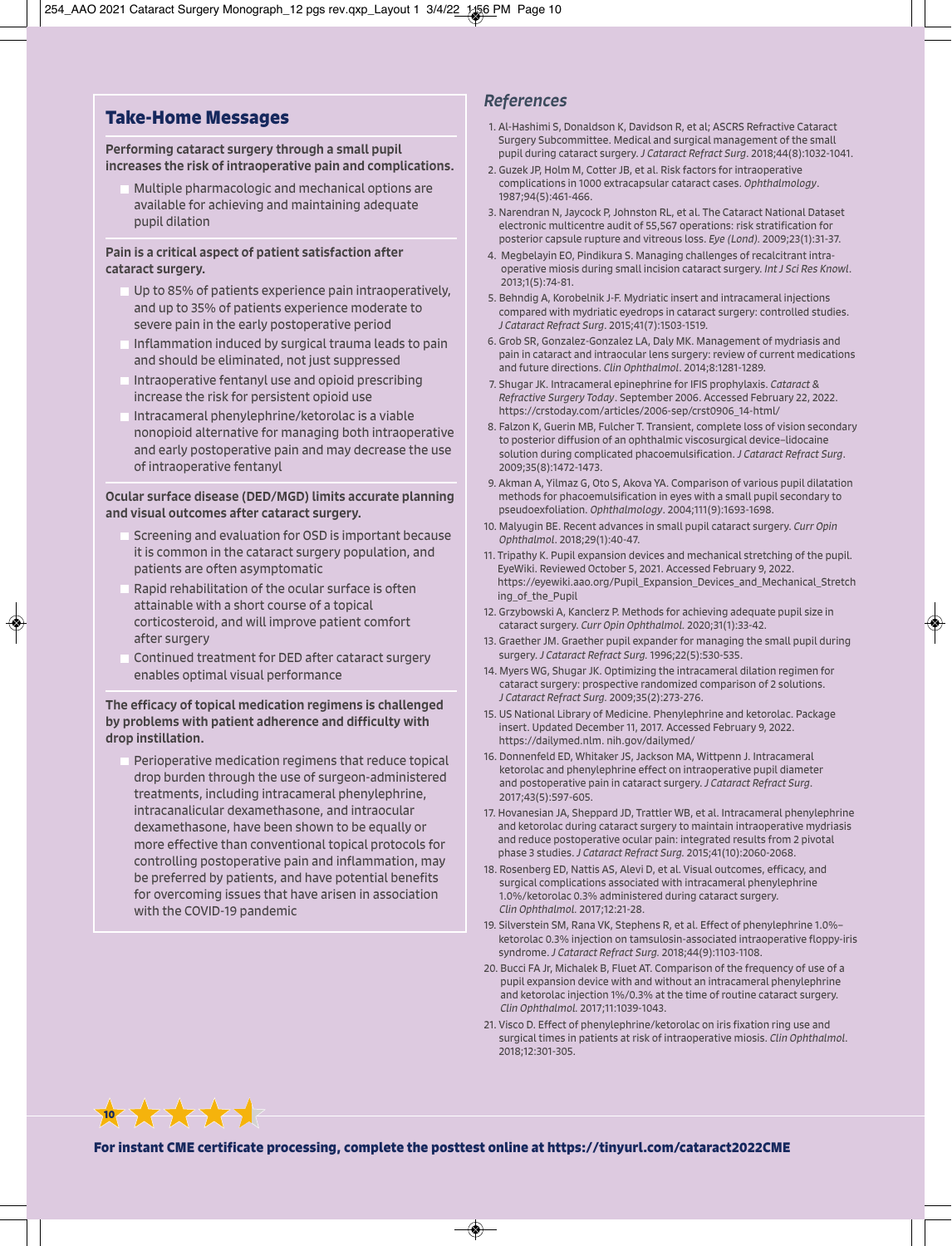## *References (Continued)*

- 22. Walter K, Delwadia N, Coben J. Continuous intracameral phenylephrineketorolac irrigation for miosis prevention in femtosecond laser-assisted cataract surgery: reduction in surgical time and iris manipulation. *J Cataract Refract Surg.* 2019;45(4):465-469.
- 23. Jiang L, Zhang K, He W, Zhu X, Zhou P, Lu Y. Perceived pain during cataract surgery with topical anesthesia: a comparison between first-eye and second-eye surgery. *J Ophthalmol.* 2015;2015:383456.
- 24. Porela-Tiihonen S, Kaarniranta K, Kokki H. Postoperative pain after cataract surgery. *J Cataract Refract Surg.* 2013;39(5):789-798.
- 25. Donnenfeld ED, Shojaei RD. Effect of intracameral phenylephrine and ketorolac 1.0%/0.3% on intraoperative pain and opioid use during cataract surgery. *Clin Ophthalmol.* 2019;13:2143-2150.
- 26. Alam A, Gomes T, Zheng H, Mamdani MM, Juurlink DN, Bell CM. Long-term analgesic use after low-risk surgery: a retrospective cohort study. *Arch Intern Med.* 2012;172(5):425-430.
- 27. Ung C, Yonekawa Y, Waljee JF, Gunaseelan V, Lai Y-L, Woodward MA. Persistent opioid use after ophthalmic surgery in opioid-naive patients and associated risk factors. *Ophthalmology*. 2021;128(9):1266-1273.
- 28. Kolomeyer AM, Yu Y, VanderBeek BL. Association of opioids with incisional ocular surgery. *JAMA Ophthalmol.* 2019;137(11):1283-1291.
- 29. Zhao S, Chen F, Feng A, Han W, Zhang Y. Risk factors and prevention strategies for postoperative opioid abuse. *Pain Res Manag.* 2019;2019: 7490801.
- 30. Chang Y-P, Compton P. Opioid misuse/abuse and quality persistent pain management in older adults. *J Gerontol Nurs*. 2016;42(12):21-30.
- 31. Sun EC, Darnall BD, Baker LC, Mackey S. Incidence of and risk factors for chronic opioid use among opioid-naive patients in the postoperative period. *JAMA Intern Med.* 2016;176(9):1286-1293.
- 32. Campbell CI, Weisner C, LeResche L, et al. Age and gender trends in long-term opioid analgesic use for noncancer pain. *Am J Public Health.* 2010;100(12):2541-2547.
- 33. Clarke H, Soneji N, Ko DT, Yun L, Wijeysundera DN. Rates and risk factors for prolonged opioid use after major surgery: population based cohort study. *BMJ*. 2014;348:g1251.
- 34. Donnenfeld ED, Mychajlyszyn D, Mychajlyszyn A, Stein R. Pain control and reduction of opioid use associated with intracameral phenylephrine/ ketorolac 1.0%/0.3% administered during cataract surgery. *J Cataract Refract Surg*. Accepted manuscript. Published online November 2, 2021. doi:10.1097/j.jcrs.0000000000000855
- 35. Dickson D, Padilla Conde T, Berdahl J, et al. Comparison of a new sublingual sedation troche with midazolam, ketamine, and ondansetron with intravenous sedation and the effects on vital signs. *J Cataract Refract Surg.* 2020;46(7):1037-1040.
- 36. Marin JCA, Gantenbein AR, Paemeleire K, Kaube H, Goadsby PJ. Nociception-specific blink reflex: pharmacology in healthy volunteers. *J Headache Pain*. 2015;16:87.
- 37. Trattler WB, Majmudar PA, Donnenfeld ED, McDonald M, Stonecipher KG, Goldberg DF. The Prospective Health Assessment of Cataract Patients' Ocular Surface (PHACO) study: the effect of dry eye. *Clin Ophthalmol.* 2017;11:1423-1430.
- 38. Gupta PK, Drinkwater OJ, VanDusen KW, Brissette AR, Starr CE. Prevalence of ocular surface dysfunction in patients presenting for cataract surgery evaluation. *J Cataract Refract Surg.* 2018;44(9):1090-1096.
- 39. Yu Y, Hua H, Wu M, et al. Evaluation of dry eye after femtosecond laser– assisted cataract surgery. *J Cataract Refract Surg.* 2015;41(12):2614-2623.
- 40. Epitropoulos AT, Matossian C, Berdy GJ, Malhotra RP, Potvin R. Effect of tear osmolarity on repeatability of keratometry for cataract surgery planning. *J Cataract Refract Surg.* 2015;41(8):1672-1677.
- 41. Benito A, Pérez GM, Mirabet S, et al. Objective optical assessment of tearfilm quality dynamics in normal and mildly symptomatic dry eyes. *J Cataract Refract Surg.* 2011;37(8):1481-1487.
- 42. Han KE, Yoon SC, Ahn JM, et al. Evaluation of dry eye and meibomian gland dysfunction after cataract surgery. *Am J Ophthalmol.* 2014;157(6): 1144-1150.e1.
- 43. Park Y, Hwang HB, Kim HS. Observation of influence of cataract surgery on the ocular surface. *PLoS One.* 2016;11(10):e0152460.
- 44. Lu Q, Lu Y, Zhu X. Dry eye and phacoemulsification cataract surgery: a systematic review and meta-analysis. *Front Med (Lausanne).* 2021;8:649030.
- 45. Ishrat S, Nema N, Chandravanshi SCL. Incidence and pattern of dry eye after cataract surgery. *Saudi J Ophthalmol*. 2019;33(1):34-40.
- 46. Iglesias E, Sajnani R, Levitt RC, Sarantopoulos CD, Galor A. Epidemiology of persistent dry eye-like symptoms after cataract surgery. *Cornea*. 2018;37(7):893-898.
- 47. Macsai MS. The role of omega-3 dietary supplementation in blepharitis and meibomian gland dysfunction (an AOS thesis). *Trans Am Ophthalmol Soc*. 2008;106:336-356.
- 48. Malhotra C, Singh S, Chakma P, Jain AK. Effect of oral omega-3 fatty acid supplementation on contrast sensitivity in patients with moderate meibomian gland dysfunction: a prospective placebo-controlled study. *Cornea*. 2015;34(6):637-643.
- 49. US National Library of Medicine. Loteprednol etabonate. Package insert. Updated July 14, 2021. Accessed February 9, 2022. https://dailymed.nlm.nih.gov/dailymed/
- 50. Fung D, Cohen MM, Stewart S, Davies A. What determines patient satisfaction with cataract care under topical local anesthesia and monitored sedation in a community hospital setting? *Anesth Analg.* 2005;100(6):1644-1650.
- 51. US National Library of Medicine. Dexamethasone insert. Package insert. Updated October 19, 2021. Accessed February 9, 2022. https://dailymed.nlm.nih.gov/dailymed/
- 52. US National Library of Medicine. Dexamethasone suspension. Package insert. Updated December 20, 2021. Accessed February 9, 2022. https://dailymed.nlm.nih.gov/dailymed/
- 53. Tyson SL, Bafna S, Gira JP, et al; Dextenza Study Group. Multicenter randomized phase 3 study of a sustained-release intracanalicular dexamethasone insert for treatment of ocular inflammation and pain after cataract surgery. *J Cataract Refract Surg.* 2019;45(2):204-212.
- 54. Walters T, Endl M, Elmer TR, Levenson J, Majmudar P, Masket S. Sustainedrelease dexamethasone for the treatment of ocular inflammation and pain after cataract surgery. *J Cataract Refract Surg*. 2015;41(10):2049-2059.
- 55. Donnenfeld E, Holland E. Dexamethasone intracameral drug-delivery suspension for inflammation associated with cataract surgery: a randomized, placebo-controlled, phase III trial. *Ophthalmology*. 2018;125(6):799-806.
- 56. Donnenfeld ED, Solomon KD, Matossian C. Safety of IBI-10090 for inflammation associated with cataract surgery: phase 3 multicenter study. *J Cataract Refract Surg.* 2018;44(10):1236-1246.
- 57. Bergman Z, Thompson R, Malouf A, Swamy R. Iris atrophy after administration of intracameral Dexycu in routine cataract surgery: a case series. *Eye Contact Lens*. Accepted manuscript. Published online December 16, 2021. doi:10.1097/ICL.0000000000000873
- 58. An JA, Kasner O, Samek DA, Lévesque V. Evaluation of eyedrop administration by inexperienced patients after cataract surgery. *J Cataract Refract Surg.* 2014;40(11):1857-1861.
- 59. US National Library of Medicine. Loteprednol etabonate suspension. Package insert. Updated July 14, 2021. Accessed February 9, 2022. https://dailymed.nlm.nih.gov/dailymed/
- 60. Hovanesian JA, Donnenfeld ED. The D3 Study: Drug Delivery vs. Drops A prospective clinical study evaluating Dexycu vs. prednisolone acetate 1% in controlling postoperative pain and inflammation in patients undergoing sequential cataract surgery. Poster presented at: 2020 Annual Meeting of the American Academy of Ophthalmology; November 13-15, 2020; Virtual. PO049.
- 61. Waterbury LD. Alternative drug delivery for patients undergoing cataract surgery as demonstrated in a canine model. *J Ocul Pharmacol Ther*. 2018;34(1-2):154-160.
- 62. Visco DM, Bedi R. Effect of intracameral phenylephrine 1.0%-ketorolac 0.3% on postoperative cystoid macular edema, iritis, pain, and photophobia after cataract surgery. *J Cataract Refract Surg*. 2020; 46(6):867-872.



*Sponsored Supplement*